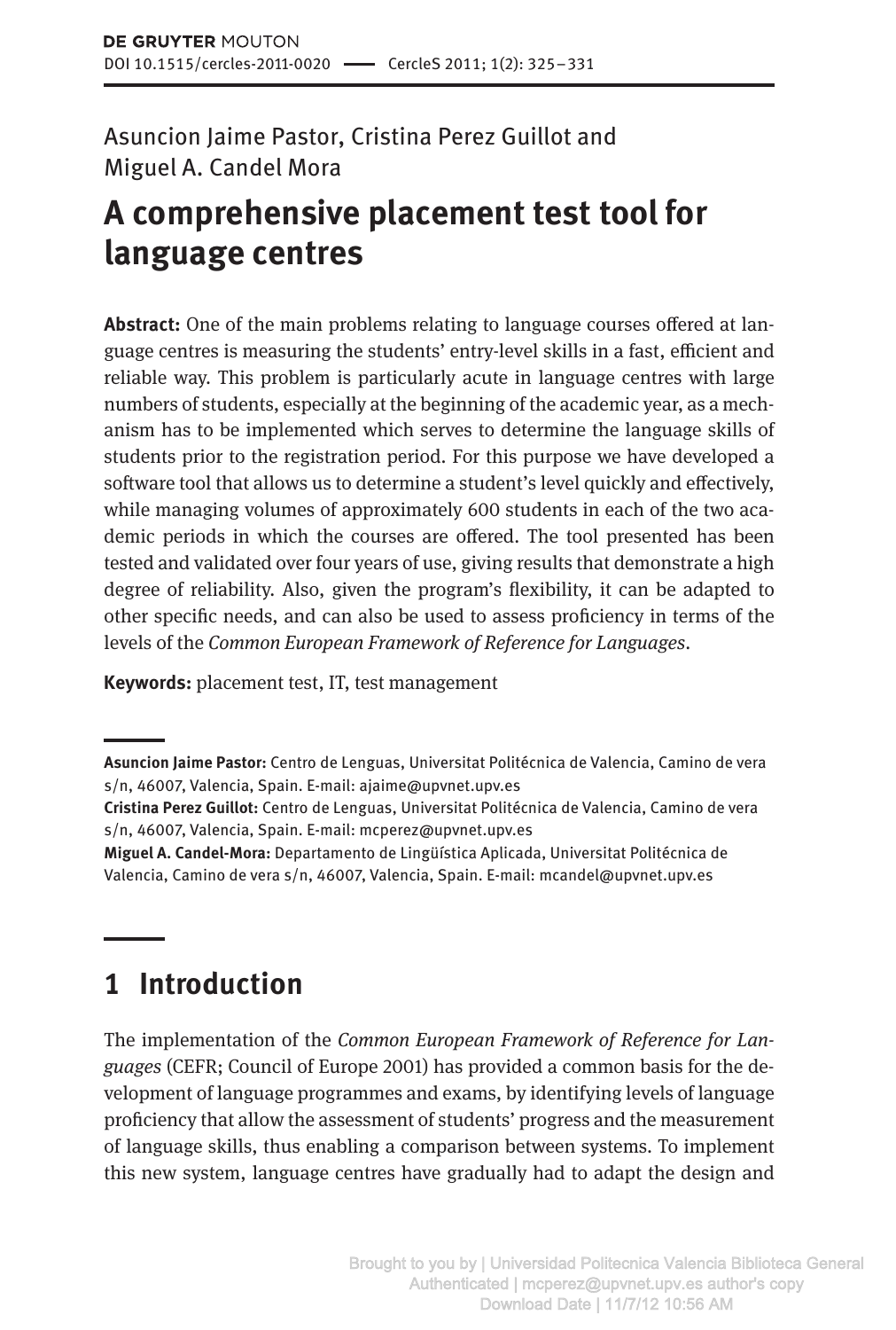content of their courses to the new definition of levels of language proficiency according to the particular conditions of their learning environment. Despite the differences in the manner in which language centres have adapted the CEFR levels, a problem common to all language centres is how to quickly and effectively determine the students' knowledge of the language before their enrolment on the courses, especially at the beginning of the academic term. At the Language Centre (CDL) of the Universidad Politécnica de Valencia (UPV) we have developed a computer-based placement test that allows the assessment of a large number of students in a reliable and efficient way.

One of the most important issues in the development of a test is determining the purpose for which it is designed. "The most important consideration in designing a test is the use for which it is intended so the most important quality criterion is its usefulness" (Bachman and Palmer 1997: 17). In fact, it is a two-way process in the sense that the same type of test can be used for different objectives, but also its purpose may determine the type of test to be used. Depending on their purpose, tests can be used either as a source of information for decision-making in an educational setting or as a tool for investigating specific aspects of language (Bachman 1990: 52). Placement and diagnostic tests fall within the first group and their aim is "identifying the appropriate instructional level or specific areas in which instruction is needed" (Bachman 1990: 70).

The design of a placement test for students in a language centre such as the CDL of the Universidad Politécnica de Valencia is a complicated task, given that a number of quality criteria must be taken into account in order for the results to be valid and reliable, while allowing for a rapid assessment of large numbers of students in a way which does not require considerable financial and human resources.

#### **2 Contextual aspects**

One of the main areas of work of the CDL is the provision to the university community of supplementary training in foreign languages, so as to facilitate the integration of its members into the European Higher Education Area, which is an essential part of the philosophy of internationalisation characterising the UPV. Given that the largest group within the university community is made up of students who are enrolled in the different schools and faculties of the university, the structuring of the courses offered by the CDL is governed by the academic calendar, which is divided into two semesters. Academic year timing constraints have led to the levels specified in the CEFR to be divided into two courses (Semester A and Semester B) to ensure that students acquire the language skills defined in the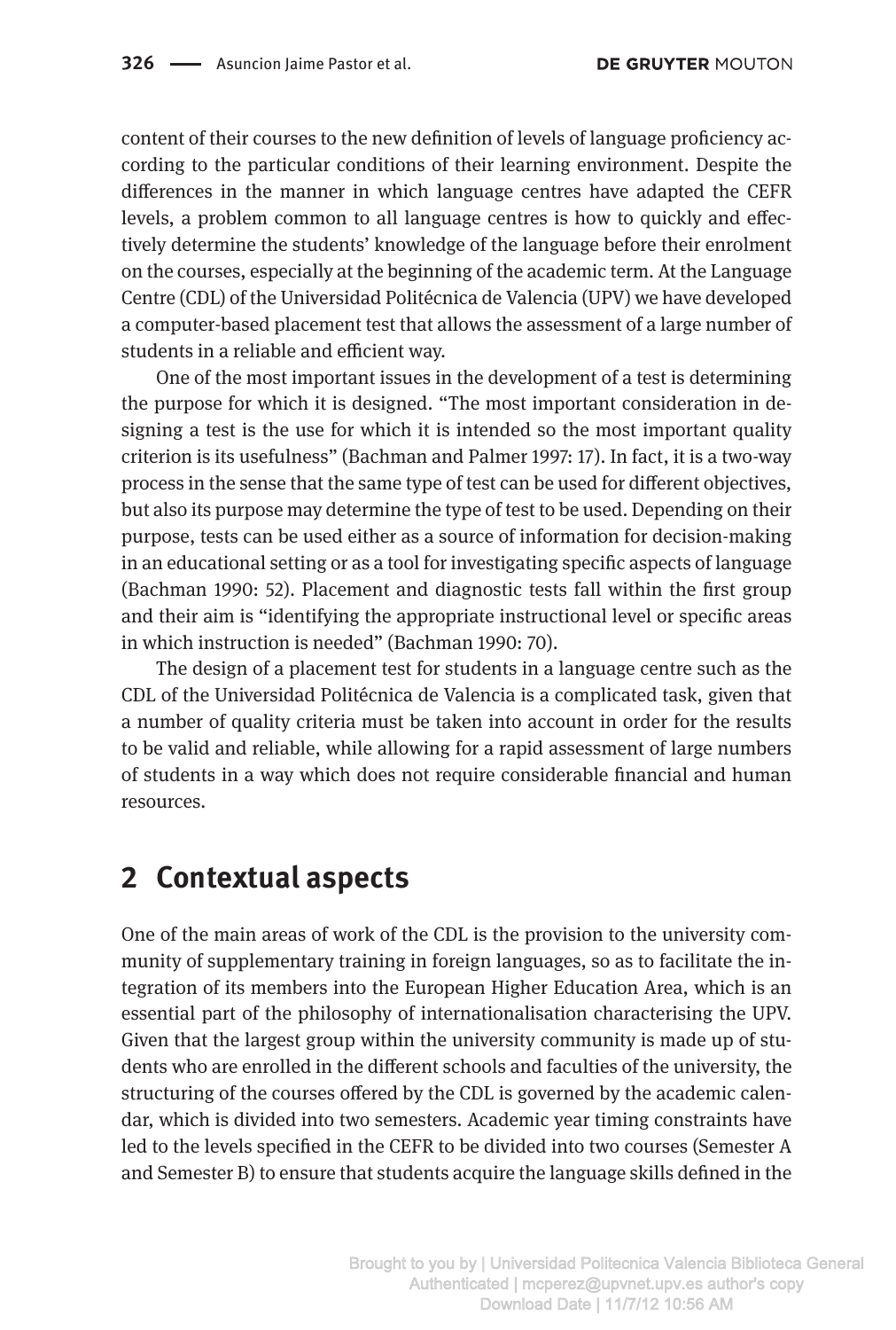CEFR. The courses offered by the CDL are 40 hours long, offered in both semesters of the university calendar. Therefore, there is a need to test a large number of new students in both the first and second semester in a very short period of time, especially in the case of the first semester due to its shorter duration (three teaching months). Additionally, a placement test is needed that clearly differentiates between the language skills corresponding to parts A and B of each CEFR level.

Other aspects taken into account when designing the placement test were that the test was not to exceed one hour and that the results should be almost immediately available, since most students are unwilling to spend an excessive amount of time undergoing testing or to return another day for their results. Also, from an organizational standpoint, it seemed more advantageous to design a flexible and effective test which foregoes the inclusion of more complex activities that extend the length of the test, since there is a higher administrative and management workload at the beginning of each academic year, and time and human resource management must be optimised accordingly. Therefore, the best solution, taking into account that there are about 600 students each semester, is to use a computer-based test, given its flexibility of use and the rapid analysis of results.

Although there are commercial programs available for determining a student's level, their cost is usually high (Taylor et al. 1999; Hinkelman and Grose 2004; Soh et al. 2004). Also, commercial programs tend to consider only European Framework levels, and it is unlikely that tests can be found on the market which are appropriate for the subdivision of CEFR levels made for the purpose of our courses. These academic and operational aspects led us to develop a computer-based placement test conforming to the specific characteristics of the CDL of our university.

#### **3 Test requirements**

Bachman and Palmer (1997) state that any test, regardless of its type, should meet two basic requirements: validity and reliability. According to Alderson et al. (1995), validity concerns what the test assesses, i.e. its purpose, which in our case is candidates' level of language proficiency for their placement in a specific course. Reliability measures the consistency of the scores, i.e. whether the students who take the test would obtain similar scores if they were to repeat the same test at another time.

With regard to validity, the question is not whether a test is valid or not but rather what its level of validity is (Caruso 2008: 38). In fact, as pointed out by Alderson et al. (1995), the validity of a test depends not on the test itself but rather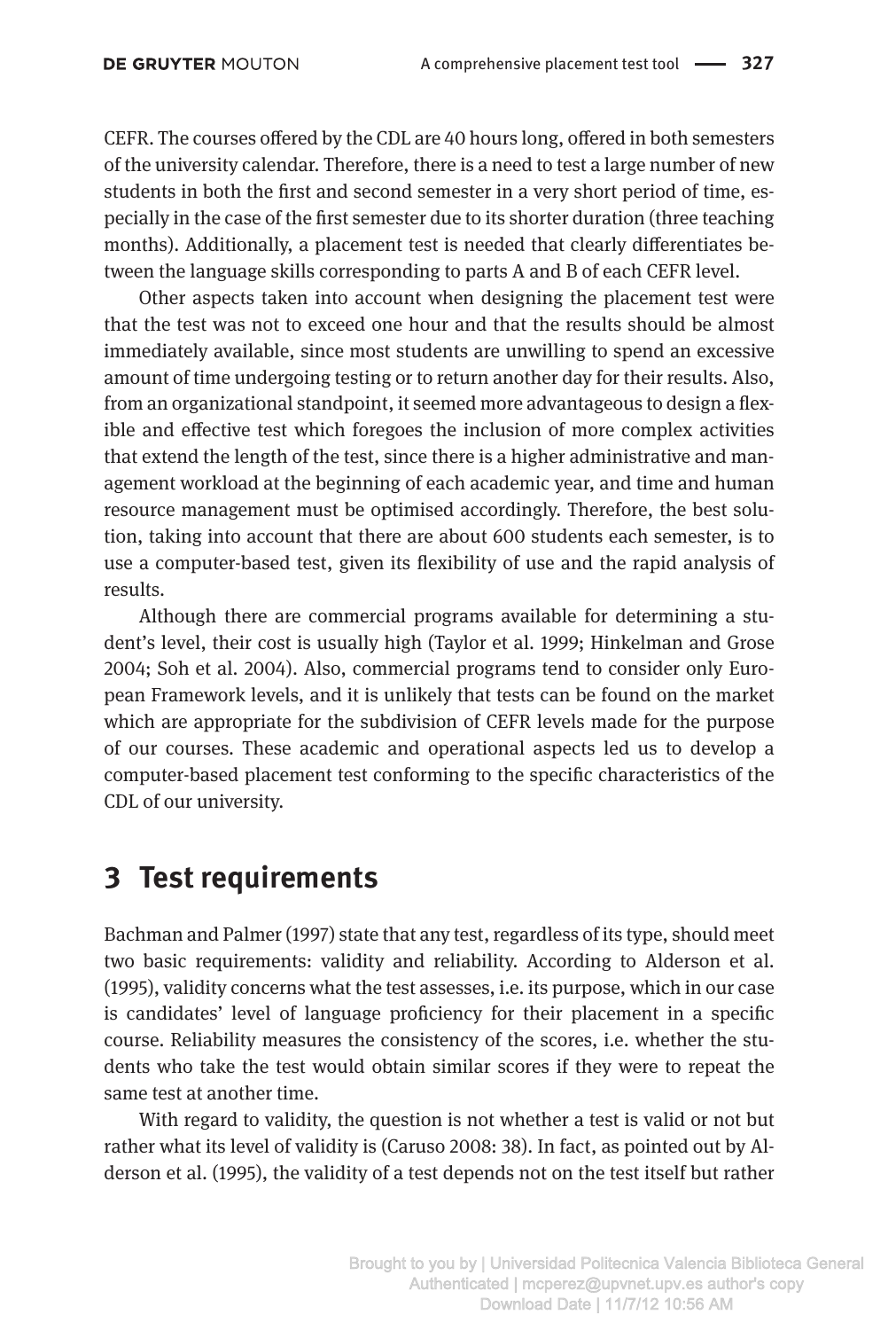on its purpose. Therefore, a test whose purpose is to determine whether students have achieved the learning objectives set forth in a teaching plan (an achievement test) cannot be the same as a placement test, which serves to distribute students into different courses based on their proficiency. According to Hughes (1989: 26): "A test is said to have construct validity if it can be demonstrated that it measures just the ability which it is supposed to measure." Hence, our test does not aim to comprehensively analyse all language skills as would be appropriate in the case of proficiency tests. Rather, its validity derives from the purpose for which it was designed, taking into account the contextual factors mentioned above.

As for reliability, which is considered to be an indicator of the validity of the scores, it should be noted that the CDL team has developed a database of items corresponding to the contents of the syllabuses of the various courses. The reliability of the results has been extensively confirmed by the fact that the tool has been used for more than four years, during which it has only been necessary to re-place about 3% of the students.

#### **4 Test design**

The test was developed on the one hand by a group of experts comprising teachers with wide experience in the CDL, who are familiar with the organization and contents of the courses and are also members of official certificate examination boards with an extensive background in testing; and on the other by technicians who have worked extensively with the CDL and are aware of its needs.

Among the advantages of a custom-designed test are its greater flexibility, the immediate release of results, lower stress, the management of large volumes of students, the optimisation of time and human resources, lower costs and adaptation to the specific requirements of the centre (Cubeta 2008).

Our test is designed to measure CEFR levels A2–C1. It was not considered necessary to include level A1 since students at this level have no or a very low knowledge of English, and so they can directly enrol on the corresponding courses. The test consists of two parts: a computer-based section with 50 multiple-choice and cloze questions covering grammar, vocabulary and syntax; and a three-part listening comprehension section that uses multiple-choice questions to test for CEFR levels B1, B2 and C1. To better gauge results, students who score above the B1 level are orally interviewed in pairs to judge more accurately which course best suits their skills. Currently, we have a bank of approximately 1,000 items classified by level and language skill, which has allowed us to create different models for each testing session. This is important given that some students take the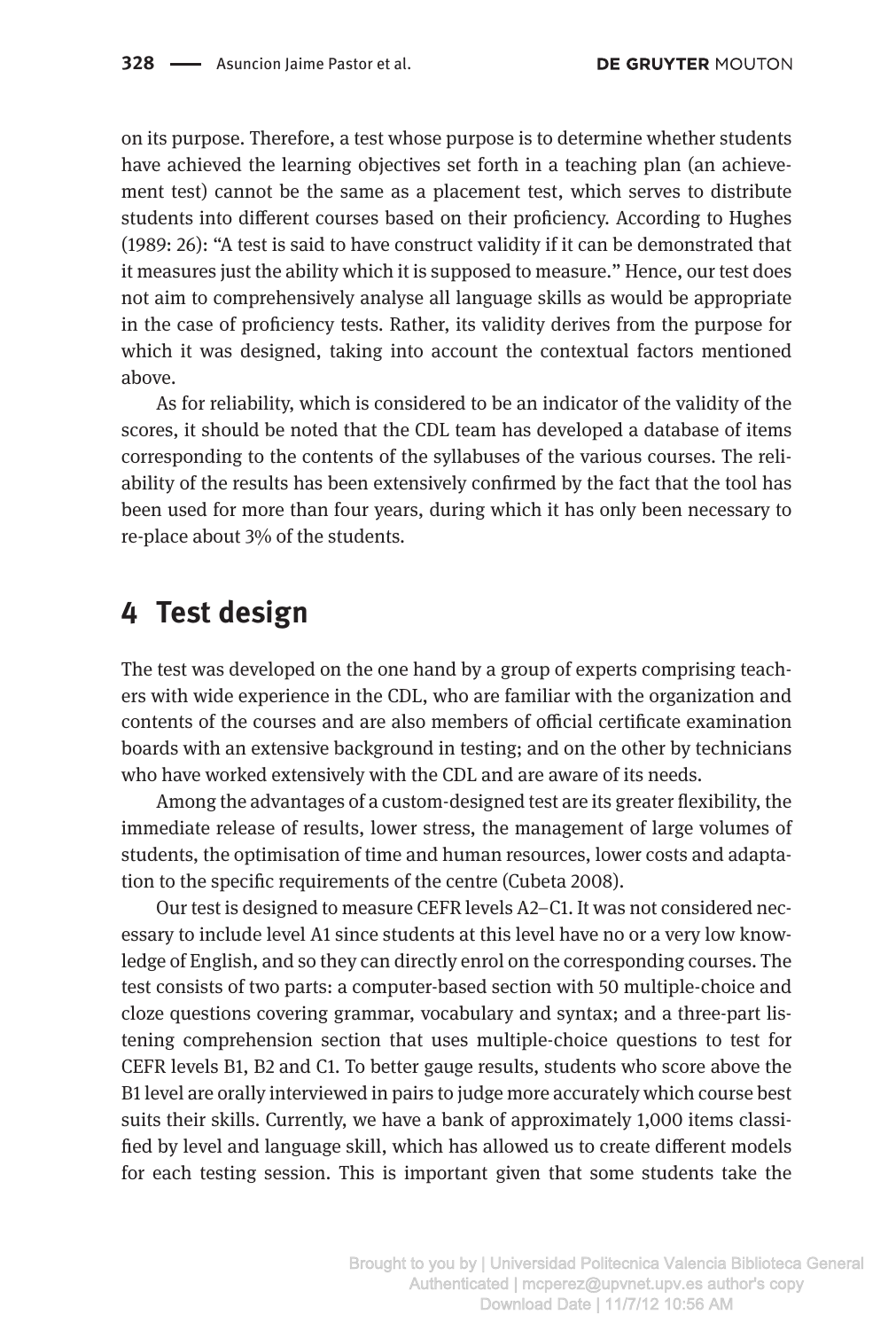placement test in successive sessions: the fact that items are changed from one session to the next makes it impossible to study or rely on one's memory of an earlier session. Additionally, having a large bank of items facilitates the development of placement tests tailored to each academic semester since, as previously mentioned, each level of the CEFR is divided into two parts, Semester A and Semester B. Also, the flexibility of the tool allows tests to be designed for a particular level of language proficiency, which is useful given that in some cases we are required to organize specific courses for certain university groups.

#### **5 Test management**

Before enrolling on any course offered by the CDL, new students are required to take a placement test. Due to the large number of students and the limited time available prior to the commencement of the courses, in addition to the fact that the Language Centre only has one multimedia lab equipped with 24 workplaces, it was necessary to set up a system enabling testing to be managed as efficiently as possible. To avoid long waits, the university's course management platform is used. In this way, groups of 20 people sit the test on an hourly basis, one hour being the maximum duration of the computer-based test. Students register for testing on-line by selecting a specific time and day. Before entering the classroom, students are given a general explanation of how the test works. However, the program includes an instruction section that students are required to read and confirm having read before starting the test.

The test has two sections. The first section assesses grammar and vocabulary and consists of 50 multiple-choice and cloze questions in which students have to complete sentences with one word. The program automatically limits the time for this section to 30 minutes. Within this time, students can review and change their answers as often as they wish, knowing that wrong answers are not penalized. The second part of the computer-based test consists of listening comprehension. This section comprises three separate recordings corresponding to levels B1, B2 and C1. Each listening exercise has a set time. Students read the questions before listening to the recording and after listening they are required to answer multiplechoice questions. While the tests are in progress, there is always a computer technician and a team member available to respond to both logistical and technical questions.

Following the completion of the test, the data are entered into a spreadsheet and, in accordance with the established marking scheme, those students with scores corresponding to a B1 level or lower are requested to sign a form to indicate their conformity with the level into which they have been placed. Students who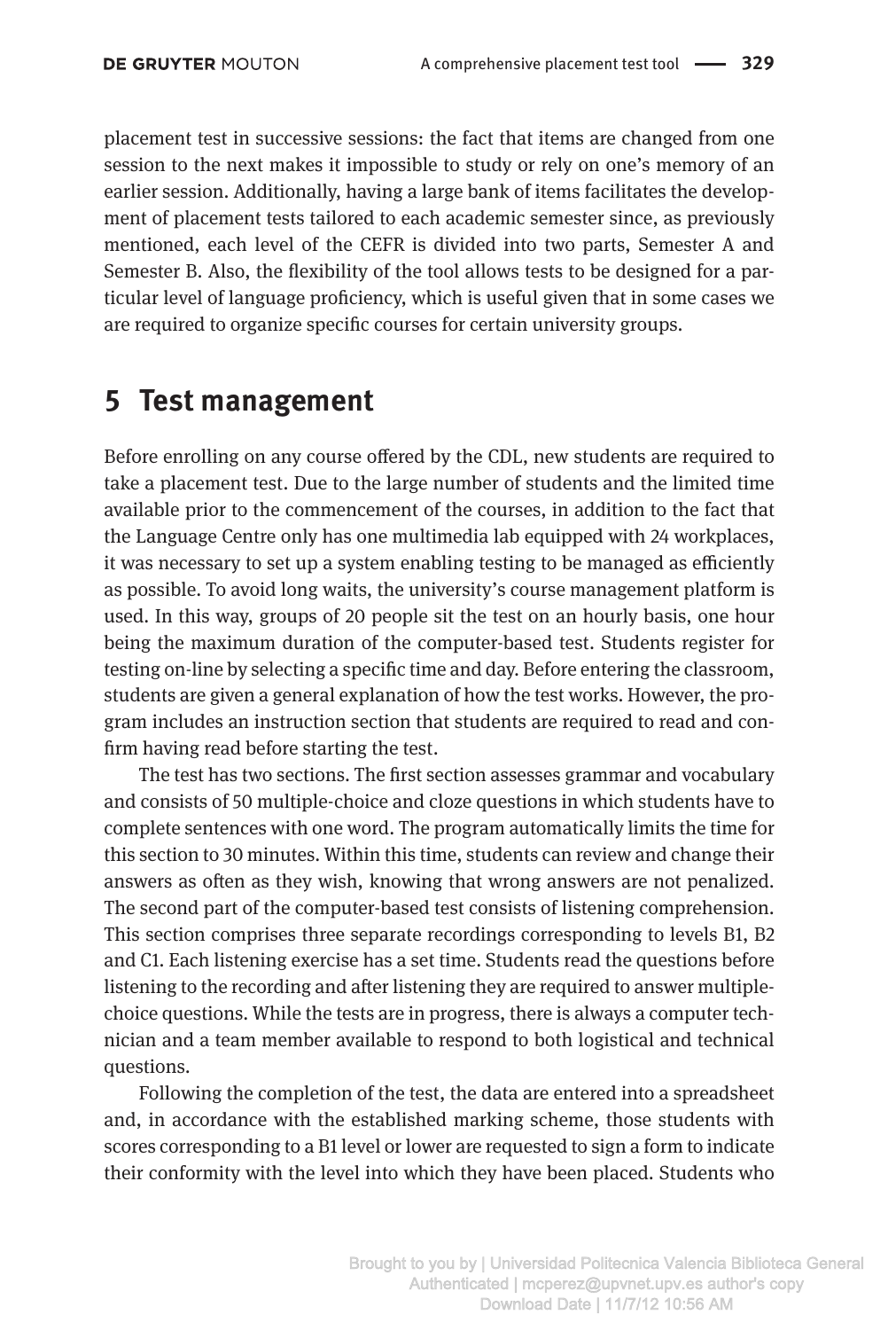have obtained higher scores are required to take an oral test to judge more accurately the group into which they should be placed.

While a new group takes the computer-based test, students required to take the oral test are divided into pairs and interviewed by different examiners. These examiners are experienced professionals who are mostly members of official certificate examination boards. However, to ensure that all the oral examiners have the same evaluation criteria, they are provided with a battery of questions grouped by level of language proficiency, which allow the examiners to judge more accurately which are the most appropriate groups for the students' linguistic knowledge.

Each day, the final test data for the students, together with their group assignation, are transferred to the university's Centre for Lifelong Learning, which is responsible for the registration process. The students may then enrol on-line for the language courses offered. This system makes it possible to place approximately 600 students into the appropriate levels in about five days with highly satisfactory results.

## **6 Conclusions**

The use of computer-based tests for the placement of students according to their level of proficiency is the best solution in contexts such as language centres managing large numbers of students, especially during the periods prior to registration. Although there are programs on the market that offer level tests, their cost is usually high and it is unlikely that they can be adapted to the specific characteristics of each centre. The tool described here is flexible, fast and effective and has proven to be valid and reliable for the specific purpose for which it was designed. Its implementation at the Language Centre of the Universidad Politécnica de Valencia has allowed us to optimise the management of registration, and also to reduce costs, time and human resources employed, while increasing student satisfaction. Currently, the team is expanding the capabilities of the tool, so that it can be used for course achievement testing, and in the future, for certification purposes.

## **References**

Alderson, J. Charles, Caroline Clapham & Dianne Wall. 1995. *Language test construction and evaluation*. Cambridge: Cambridge University Press.

Bachman, Lyle F. 1990. *Fundamental considerations in language testing*. Oxford: Oxford University Press.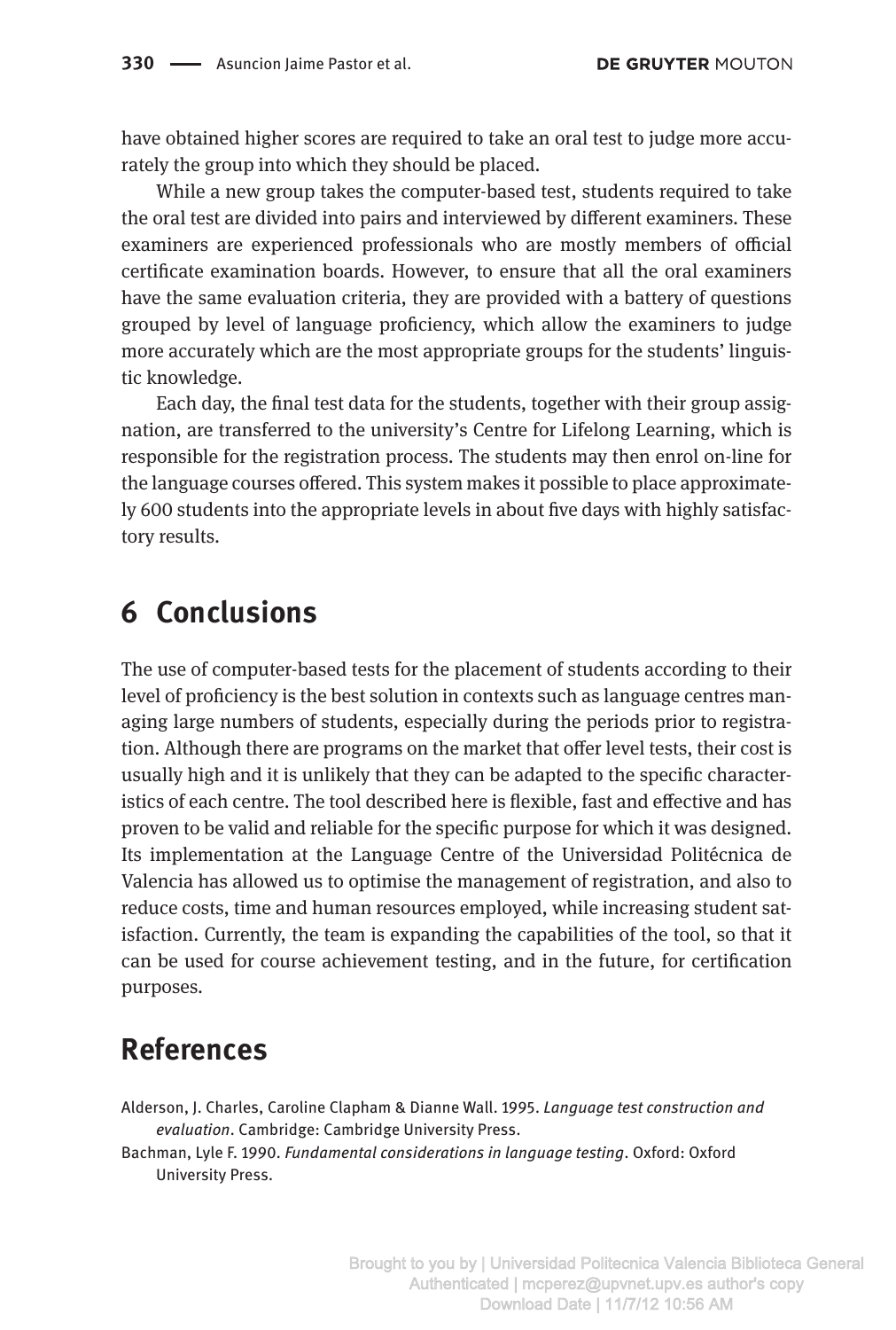Bachman, Lyle F. & Adrian S. Palmer. 1997. *Language testing in practice: designing and developing useful language tests*. Oxford: Oxford University Press.

- Caruso, Adamo. 2008. Designing an achievement test for university students: a look at validity and reliability. *Testing in University Language Centres.* 2009. Quaderni di Ricerca del Centro Linguistico d'Ateneo Messinesse. Messina: Rubbettino Editore. 2008 (II). 37–48.
- Council of Europe. 2001. *Common European Framework of Reference for Languages: Learning, teaching, assessment*. Cambridge: Cambridge University Press.
- Cubeta, Giuseppe. 2008. Towards mobile multimedia-based teaching and testing: an interim progress report. *Testing in University Language Centres*. 2009. Quaderni di Ricerca del Centro Linguistico d'Ateneo Messinesse. Messina: Rubbettino Editore. 2008 (II). 49–63.
- Hinkelman, Don & Timothy Grose. 2004. Placement testing and audio quiz-making with open source software. *Proceedings of CLaSIC* 2004. Current Perspectives and Future Directions in Foreign Language Teaching and Learning. 974–981.

Hughes, Arthur. 1989. *Testing for language teachers*. Cambridge: Cambridge University Press.

- Soh, Leen-Klat, Ashok Samal, Suzette Person, Gwen Nigent & Jeff Lang. 2004. *Designing, implementing, and analyzing a placement test for introductory CS courses*. In *SIGCSE '05*, Proceedings of the 36th SIGCSE Technical Symposium on Computer Science Education, 505–509. New York: ACM.
- Taylor, Carol, Irwin Kirsch, Joan Jamieson & Daniel Eignor. 1999. Examining the relationship between computer familiarity and performance on computer-based language tasks. *Language Learning* 49(2). 219–274.

## **Bionotes**

*Asuncion Jaime Pastor* is senior lecturer in English for Specific Purposes at the Universitat Politécnica de Valencia.

*Cristina Perez Guillot* is senior lecturer in English for Specific Purposes at the Universitat Politécnica de Valencia.

*Miguel A. Candel-Mora* is senior lecturer in English for Specific Purposes at the Universitat Politécnica de Valencia.